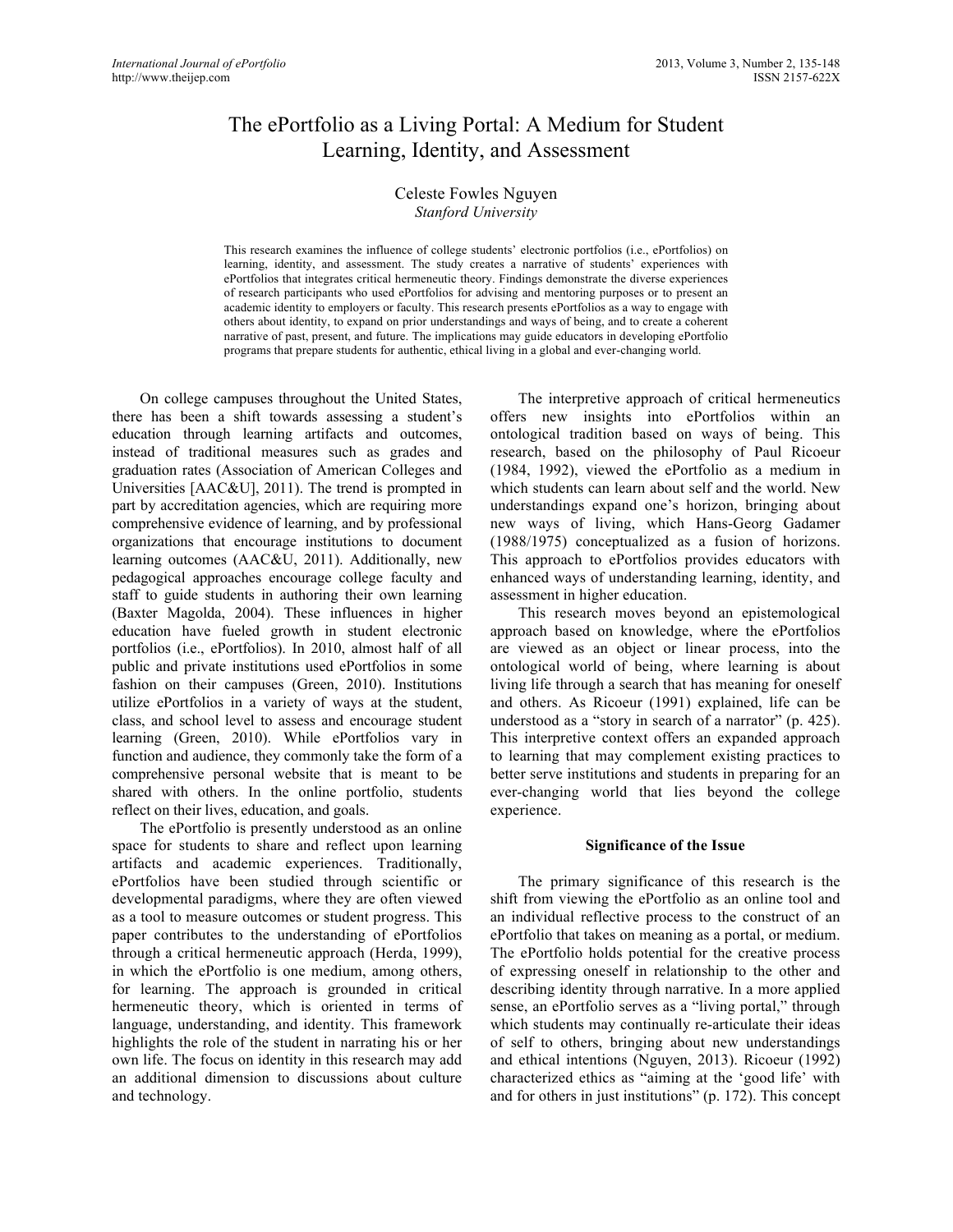emerged throughout the research and relates to students living an authentic life while pursuing their unique interests.

While there has been a shift by educators to expand notions of learning from grades to outcomes (AAC&U, 2011), the underlying paradigm remains developmental. A critical hermeneutic orientation extends beyond predefined learning and looks at new understandings about oneself and others. The implications may guide administrators, faculty, and staff in developing ePortfolio programs that encourage interpretive notions of student learning, in which students are active participants in creating and assessing their education among others.

# **Literature Review**

There are three primary areas for the literature review of this research, including ePortfolio literature, critical hermeneutic theory, and anthropological theory.

# **ePortfolio Literature: Learning, Identity, Assessment**

Prior ePortfolio literature summarizes existing research, with a focus on student learning, identity, and assessment. With the rise in ePortfolio usage in the last decade, the research has expanded in regards to traditional notions of student learning. In the literature, learning is frequently marked by the student meeting outcomes established by the institution, or by documenting progress in a program. The research that examines student-defined learning maintained a developmental focus. According to the self-authorship theory (Baxter Magolda, 2004; Boes, Baxter Magolda, & Buckley, 2010), colleges best prepare students for success in the modern world by guiding them towards defining independently their own identity and learning. The model focuses on understanding students' ways of knowing what they know. Further, reference guides explore ePortfolios as a means for the "transformation of learning systems" (Jafari & Kaufman, 2006, p. xxxiv) or for "deep learning" (Zubizarreta, 2009, p. xx). Reflective practice in the prior research often refered to a student reviewing past assignments and intellectual experiences in order to "make knowledge by articulating connections among portfolio exhibits, learning, and self" (Yancey, 2009, p. 5) or to facilitate self-knowledge through a cycle of reflection (Barrett, 2011). Other research explored ePortfolios as a framework for a student's integration of distinct learning experiences (Peet et al., 2011). Most of the literature addressed ePortfolios in the received tradition, focusing on knowledge and skills. This study will contribute to the existing literature by offering instead an ontological examination of the student learning experience with ePortfolios.

Another area of exploration in ePortfolio literature that relates to this study is student identity. Previous research includes analysis of ePortfolios in relation to cultural and academic identity. Eynon (2009) examined how ePortfolios relate to students' understanding of their personal culture and the academic culture of the institution. Other research examines student identity theoretically in light of the ePortfolio process (Cambridge, 2009, 2010). Cambridge (2009) contended that the online representation of a student in an ePortfolio includes two parts of identity, including a "networked" aspect that is flexible and changes with connections and choices, and a "symphonic" aspect that is more permanent, reflecting the enduring and whole elements of identity. Cambridge (2010) further explored the expression of identity in ePortfolios, and noted that the self "does not reach its full power until it is made clear through representation . . . by expressing who we are, we are defining ourselves, calling ourselves into being" (p. 13). For Cambridge (2010), ePortfolios encourage the expression of authentic selves.

In addition to student learning and identity, assessment is one of the most widely addressed issues in the literature relating to ePortfolios. Assessment in the prior literature refers to institutional processes for measuring learning, often for accreditation purposes, curriculum reviews, or student evaluations. Institutional assessment practices have often been researched as case studies (Lowenthal, White, & Cooley, 2011; Shada, Kelly, Cox, & Malkik, 2011). Penny Light, Chen, and Ittelson (2012) examined assessment practices through ePortfolios, with an emphasis on documenting learning. Ring and Ramirez (2012) described how ePortfolios are used for general education requirements at one university in order to "build a mechanism through which core competencies can be both demonstrated and evaluated" (p. 187).

Throughout much of the prior literature, the assumption remains that student learning should be measured through established objectives. The epistemological perspective applies external criteria to student learning, while an ontological approach extends to the internal experience of the learners and their changing ways of being with others. In this study, assessment is considered in light of critical hermeneutic theory, which underscores narrative identity and ethical action.

# **Critical Hermeneutic Theory**

The critical hermeneutic theories that inform this study include Ricoeur's (1992) concept of narrative identity, Gadamer's (1988/1975) description of the fusion of horizons, and Ricoeur's (1984) theory of mimesis. These concepts provide open-ended insights for assessing student learning and identity. Narrative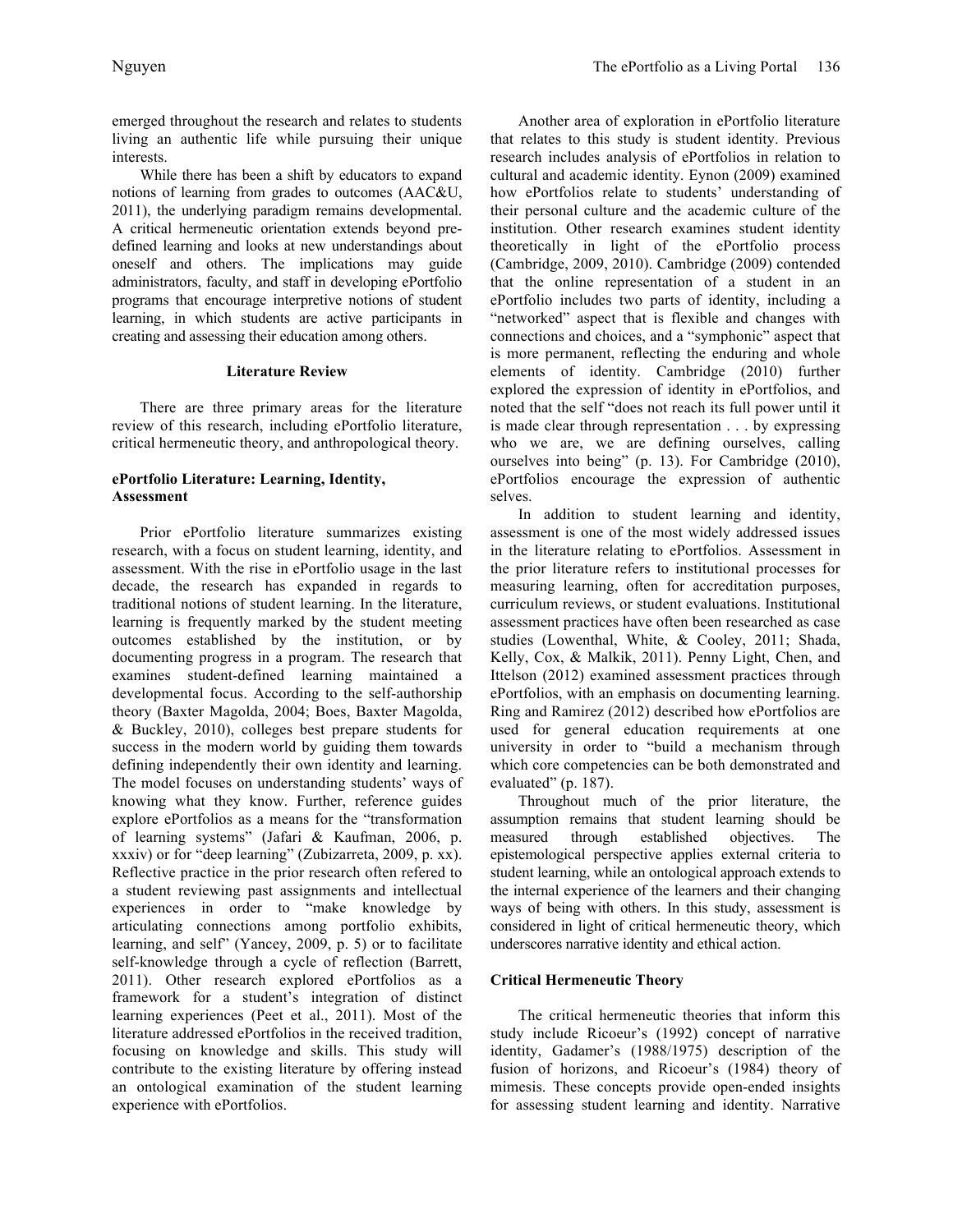identity, as conceptualized by Ricoeur (1992) in *Oneself as Another*, maintains that personal identity is known through a narrative of self in relation to others. Through narrative, one emplots, or creates a cohesive story, out of life events. Ricoeur (1992) posited that "it is the identity of the story that makes the identity of the character" (p. 148). Gadamer (1988/1975) conceptualized the fusion of horizons to explain how our understandings change through exposure to the unknown, often through texts, conversations, or experiences. When horizons merge, our current horizon expands to incorporate concepts that were once foreign. Gadamer (1988/1975) explained, "to acquire a horizon means that one learns to look beyond what is close at hand—not in order to look away from it, but to see it better within a larger whole and in truer proportion" (p. 272). When a fusion of horizons takes place, learning occurs. Finally, Ricoeur's (1984) concept of mimesis informs the student experience of creating a narrative in an ePortfolio. Mimesis explains the relationship between time and narrative, which Ricoeur (1984) referred to as "the mediating role of emplotment between a stage of practical experience that precedes it and a stage that succeeds it" (p. 53). Through the three stages of mimesis, past understandings and future imaginings come together in action in the present.

# **Anthropological Theory**

Anthropological theory—including Sapir's (1949/1921) work on linguistics, White's (1971/1949) notion about the primacy of technology in culture, and Geertz's (1973) interpretive contention that culture is a text conveying symbolic meaning—also relates to this research. The critical hermeneutic orientation of this article, in particular, has a foundation in anthropology. Early anthropologists developed approaches and theories that opened discussion toward the interpretive orientation. Literature from these anthropologists also provides a background for this study on the student experience with ePortfolios. In 1921, Edward Sapir (1949/1921) posited that language shapes perception. Sapir's student, Leslie White (1971/1949), put forth theories in a 1949 book about culture in general, suggesting that technological, or structural, systems are most important to society. Finally, Clifford Geertz (1973) shifted the conversation in anthropology towards culture as a text, in which symbolic action could be analyzed for meaning. The contributions from these early anthropologists inform an analysis of ePortfolios.

# **Research Questions**

This study aimed to gain a deeper understanding of the ontological student experience with ePortfolios in terms of identity, learning, and assessment. In critical hermeneutic participatory inquiry, theoretical categories guide the research (Herda, 1999). The research categories that inform this study on ePortfolios are the narrative identity, fusion of horizons, and mimesis. The research questions include:

- Through engagement with the ePortfolio, did participants come to think of their personal narrative differently in relation to and with others? How so?
- What new understandings of self and world, if any, emerged through the ePortfolio process?
- How did participants view their past, present, and future differently through creating ePortfolios?

The research questions served to direct the conversations and led to more in-depth understanding of ePortfolios and student learning.

# **Method**

As I have previously discussed (see Nguyen, 2013), the research protocol of this study is critical hermeneutic participatory inquiry (Herda, 1999). Herda (1999) explained that participatory inquiry "allows us to recognize, challenge, and evaluate our worlds of action as well as to envision new, possible worlds" (p. 86). This interpretive framework guided my research on understanding how ePortfolios may encourage students to refigure their past and imagine new possibilities. This research topic lends itself to interpretive participatory research. Most notably, the introspective and thoughtful process of presenting oneself in an electronic portfolio requires imagination and openness about oneself and others. The aforementioned categories of narrative identity, fusion of horizons, and mimesis provide a foundation for exploring ePortfolios through an interpretive paradigm.

# **Participants**

An intention of this study is to create a narrative of students' experiences with ePortfolios that integrates critical hermeneutic theory. The participants for this study included selected Stanford University students who created ePortfolios. Forty students partaking in different ePortfolio programs were contacted and asked if they would like to participate. Eight students agreed to participate in the study and to speak to me about their experiences with ePortfolios. Of the eight participants, two were male and six were female. The participants included two master's students, two juniors, and four freshmen. Their fields of study included engineering, education, biology, and political science.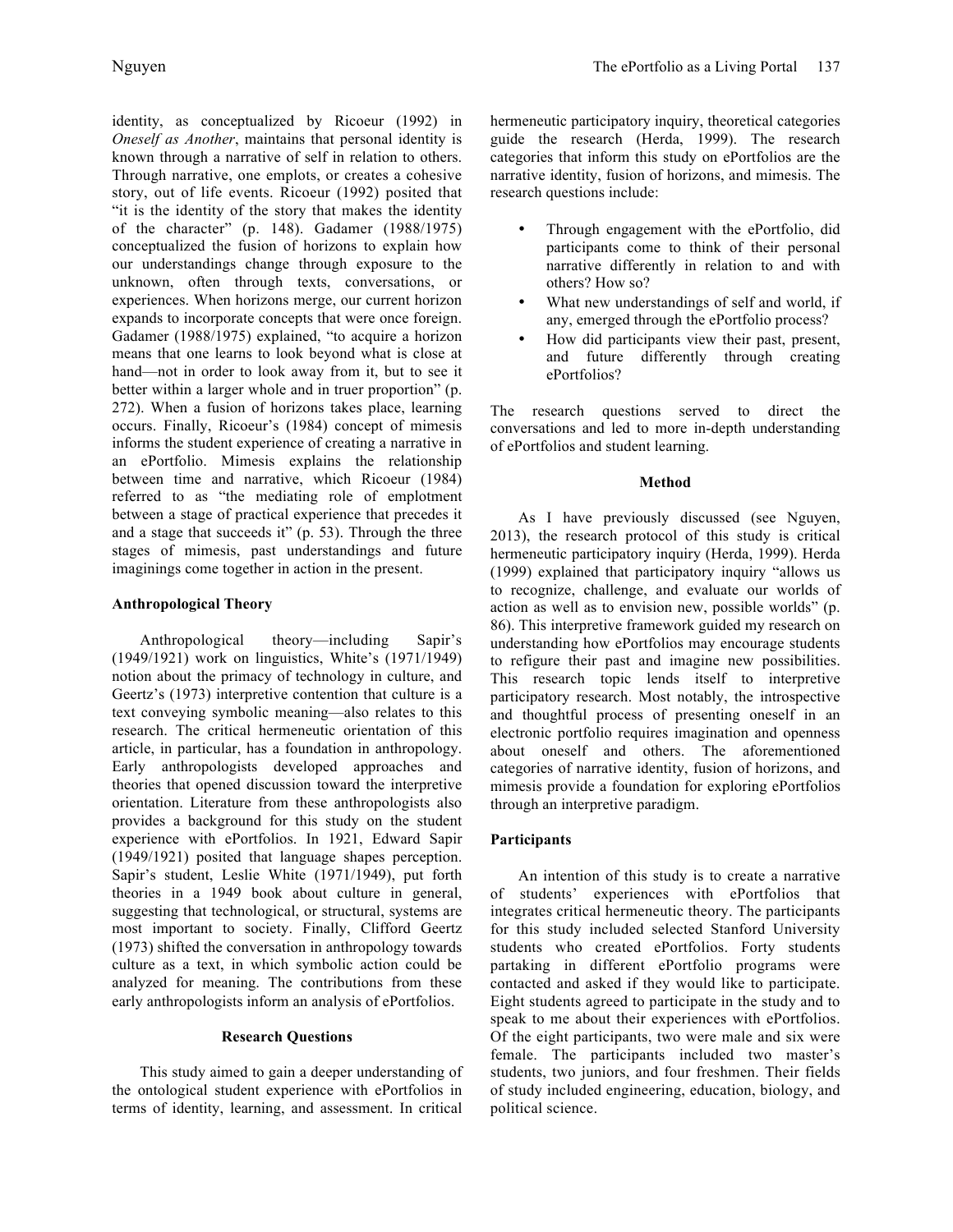The research participants engaged with ePortfolios through various programs. One student created her ePortfolio as part of an ongoing research project with an engineering faculty member. She reflected on the engineering research projects while also providing a context for her larger intellectual endeavors. She shared and discussed her ePortfolio with the faculty advisor and other members of her research team. Another participant was part of a program sponsored by the career center and the diversity/first generation office to shadow alumni mentors in their professional positions. In this program, students created ePortfolios for the alumni to review and provide feedback to the students about their career aspirations. Four of the students utilized ePortfolios through an expanded advising program within the Stanford community centers, including the Black Student Center and the Latino and Chicano Student Center. Two participants were master's students; one managed the technical elements of the expanded advising program, and the other served as a graduate mentor to freshmen. Each created an ePortfolios and also reviewed others' portfolios. Finally, an undergraduate experimenting with ePortfolios for an ePortfolio initiative program participated in this study.

# **Procedure**

In critical hermeneutic participatory inquiry, the theoretical categories guide the data collection and analysis. The aim of this interpretive research is to gain a deeper understanding of the topic, as opposed to following traditional research methods focused on scalability or generalizations. The research protocol follows specific steps as outlined by Herda (1999), which include the following:

- 1. Record and transcribe conversations with participants;
- 2. identify significant statements and categorize them according to themes;
- 3. examine themes and important ideas in light of critical hermeneutic theory;
- 4. offer participants opportunities for continued conversation utilizing the transcribed text;
- 5. discuss the research topic through critical hermeneutic theory; and,
- 6. determine implications from the conversation text. (p. 98-99)

These steps were carried out through the theoretical categories of narrative identity, fusion of horizons, and mimesis.

A letter of invitation was sent to each person. If the student agreed, he or she was asked to share

reflections on creating an electronic portfolio during a conversation that was up to an hour long. The questions below, categorized according to the selected research theory, directed the conversation and led to new understandings about ePortfolios and student learning.

Narrative identity, as conceptualized by Ricoeur (1992), highlighted the significance of expressing our lives through stories. Emplotting life experiences through narrative leads one to new understandings about self, which changes the way in which one views others. The following questions guided my conversation with research participants in regards to narrative identity:

- Tell me a story about sharing your ePortfolios with others.
- How did the process of creating the ePortfolio influence your idea of who you are?
- Have you changed through the process of creating an ePortfolio? How so?

In addition to narrative identity, the fusion of horizons guided the research for this study. Gadamer's (1988/1975) concept of a fusion of horizons provides a hermeneutical approach to understanding learning. Ultimately, when individuals experience a fusion of horizons, they understand differently and change their way of thinking. The guiding prompts below were used to encourage a conversation about a fusion of horizons:

- Tell me a story about something that you came to view differently through creating the ePortfolio.
- What did you learn through the process of creating the ePortfolio that you did not know before?
- How has your view of your ePortfolio changed over time?

The final research category for this study is mimesis. Three stages of mimesis mediate past understandings and an imagined future in the present. By creating stories, through ePortfolios or otherwise, our lives come into full meaning, and in turn these stories can be revealed to others. To understand ePortfolios in light of mimesis, I guided the conversation with the following questions:

- How do you view your past differently after creating an ePortfolio?
- How has the ePortfolio process promoted your thinking about your future?
- Please provide an example of an action you took as a result of creating an ePortfolio.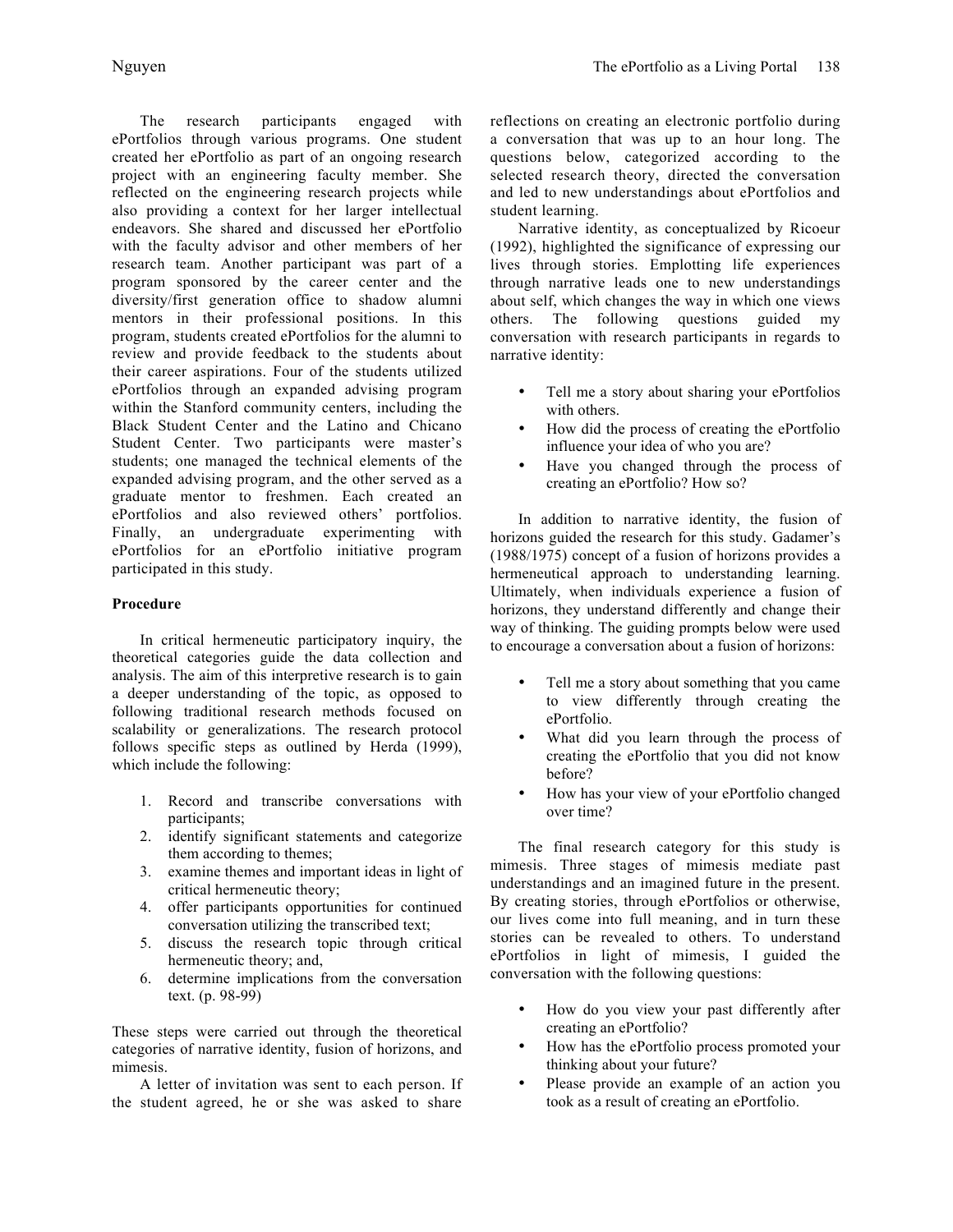# **Data Collection and Analysis**

With the students' approval, I recorded the conversations and then transcribed them. Afterwards, I sent the students a thank-you letter, along with the conversation transcript for review and approval. They had the opportunity to review, edit, and delete any sections of the transcription. The final transcription fixes the conversation in a text, thereby creating distance from the conversation, and the transcribed text then becomes the basis for analysis. As Herda (1999) maintained, "research analysis discloses a possible world from the texts—the medium in which we understand ourselves" (p. 86). The results represent the final step of appropriation, where I interpret meaning through the selected critical hermeneutic theories.

#### **Results**

Through the interpretive approach of critical hermeneutic participatory inquiry, as described in the method section above, this study incorporated variations of the participants' stories while creating a larger meaning out of their narratives. The data presentation and analysis are based on the three selected critical hermeneutic theories of narrative identity, fusion of horizons, and mimesis. The following themes emerged in this interpretive data analysis: (1) the ePortfolio serves as a sharable narrative of identity, in conjunction with others; (2) new understandings of self, and different ways of evaluation, emerge in the ePortfolio; and, (3) ePortfolios create a space in the present to both refigure the past and imagine one's future.

# **Narrative Identity**

Narrative identity provides a framework for exploring college students' changing sense of self and others in the context of ePortfolio programs. Ricoeur (1991) indicated that "life is lived and the story told" (p. 437). In other words, life is a series of events that gain meaning when configured in narrative. The ePortfolio gives students a way to create a narrative applicable to academic, professional, or personal aspects of their lives. This narrative is comprised of text, as well as images, multimedia, artifacts, and other creative expressions. With narrative identity, a person is "understood as a character in a story" (Ricoeur, 1992, p. 148). Ricoeur (1988) further posited that "narrative identity . . . can include change, mutability, within the cohesion of one lifetime. The subject then appears as both a reader and the writer of its own life" (p. 246).

In the ePortfolio, students are charged with the task of reading and writing their lives. In particular, some research participants expressed a newfound resilience through their engagement with ePortfolio programs. One freshman involved in the ePortfolio initiative explained, "Most people just brush things off and don't think about it later. Unless you sit down and take time to do it." A junior Chemical Engineering major who participated in the Black Community Center advising program realized, after the experience of sharing and discussing his ePortfolio with an alumni mentor, that "I shouldn't wait for my insecurities to go away. But instead to form my identity on those insecurities and make it so that I don't just back down, but I use it to motivate myself." By portraying challenges and reinterpreting stories, some students saw their lives differently in relation to the lives of others.

College is a critical time for recognizing ethics in life and living responsibly with others. Ricoeur (1988) wrote, "On the ethical plane, self interpretation becomes self-esteem" (p. 169). In the ePortfolio, a student emplots various experiences into a coherent narrative, increasing their self-understanding and gaining an awareness about how to live well with others. When students narrate their stories in the ePortfolio, they are often compelled to live and act responsibly, which may be understood as authentic living. Further, Ricoeur (1992) posited that "gathering together one's life in the form of a narrative is destined to serve as a basis for the aim of a 'good life,' the cornerstone of . . . ethics" (p. 158).

For my conversation partners, ethical awareness became apparent as they established their identity in the text. In the ePortfolio, students made their stories sharable and their identity representable. Some found that the ePortfolio was a space to express affirmatively who they were. A junior who created an extensive ePortfolio for an engineering research project pointed to her ePortfolio on the computer and said, "Here's really all my life!" Ricoeur (1988) noted the connection of narrative to ethical action:

Impetus is transformed into action only through a decision whereby a person says: Here I stand! So narrative identity is not equivalent to true selfconstancy except through this decisive moment, which makes ethical responsibility the highest factor in self-constancy. (p. 249)

A freshman engineering major, who created an ePortfolio for the Chicano/a Latino/a Center advising program, firmly felt that the ePortfolio "really conveys the person that you really are." Another freshman mechanical engineering major noted, "It's very clearly me." A first-year student explained the ePortfolio process as "finding your center point. Grounding yourself in who you really are and who you are with other people." These comments all point to how the ePortfolio presents an authentic identity that students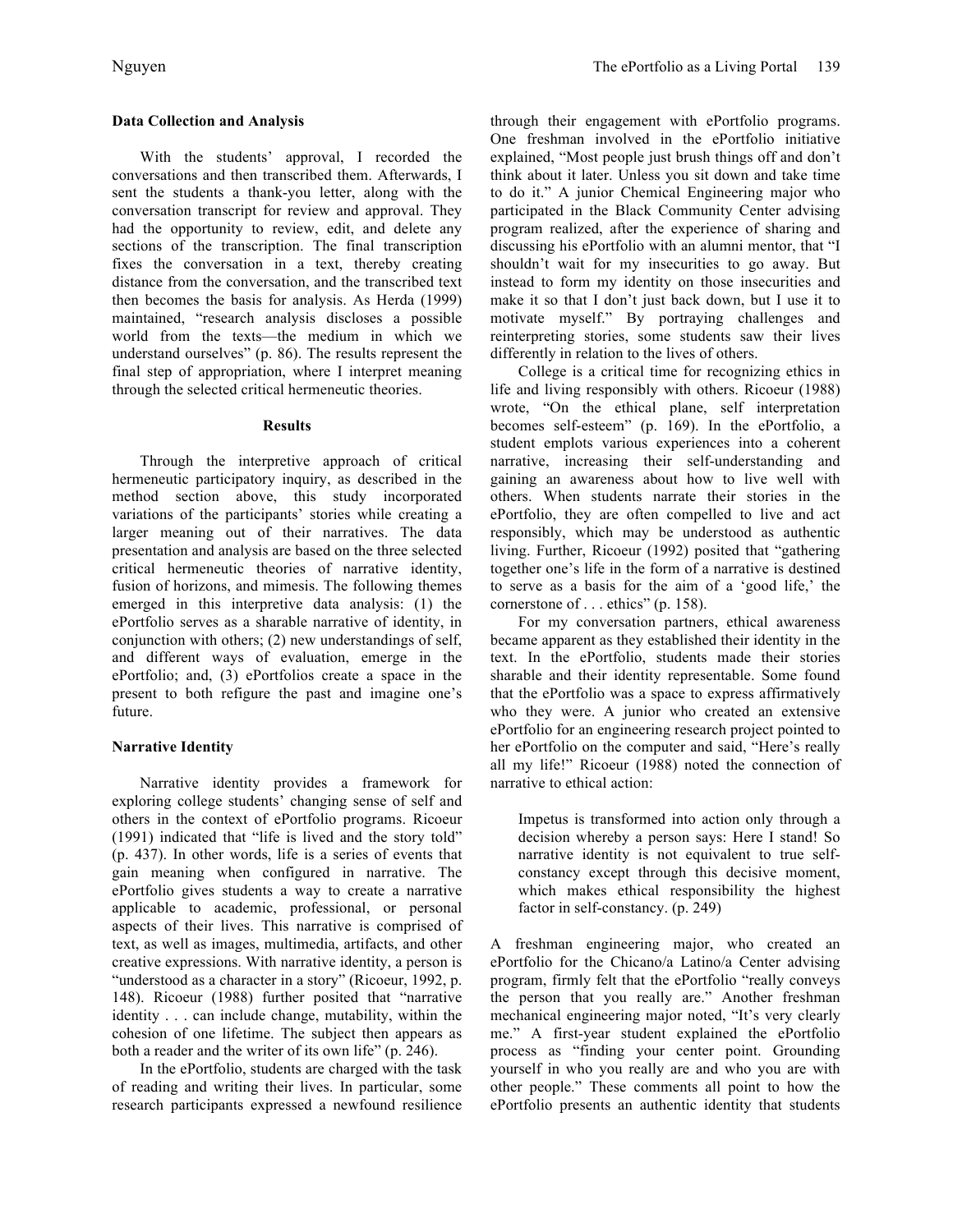may then present to others. Ricoeur (1992) contended that this self-constancy means "faithfulness to oneself in keeping one's word" (p. 118), or making a promise to oneself. This promise occurs in the ePortfolio as students show that "this is me; here I stand." With that declaration, ethical intention emerges.

Ethics involves reciprocity between self and others—the ability to care for, and be cared for. One biology student, pensive at the end of her first year, highlighted her new understanding of reciprocity in the ePortfolio, through which she came to realize she can both give and receive help. She told me that during her freshman year, one of her greatest learning experiences was seeing that "you don't have to be on your own. You can be a part of something bigger than yourself. You can both receive and give help. . . . That was a big realization. The ePortfolio extends that even more." Reagan (2002) explained Ricoeur's philosophy that "self esteem is the reflexive moment of the goal of the good life, while the relation between the self and the other is characterized by solicitude, which is based on the exchange of giving and receiving" (p. 18). Before college, the student viewed herself as a solo person, but changed was able to see herself as one person interconnected with others. With this recognition, she shows solicitude for others. Most often, such student realizations came about through conversations with others about the author's online self-representation in the electronic portfolio.

The personal connections that supplemented the reflective practice of the ePortfolio provided a meaningful way for students to learn and understand in new ways. Numerous students addressed the importance of conversation to their ePortfolio experience. For four of the students, the role of ePortfolios in mentoring relationships was a topic of discussion. For example, one graduate student I spoke to, who created her own ePortfolio and served also as a mentor to freshmen advisees, told me that the ePortfolios "can facilitate deep conversations with individuals, particularly strengthening mentoring relationships." With the ePortfolio, she could see more clearly the struggles undergraduates faced, which helped direct her mentoring conversations. For the students I spoke to, learning came about initially from creating the online profile, but then expanded significantly through conversations. In dialogue, self and others engage to create new interpretations that provide students with a deeper understanding of identity. Like narrative identity, the ePortfolio relies on a dialectical exchange between self and other, not on self alone.

# **The Fusion of Horizons**

Understandings come about as one merges past horizons with new ones (Gadamer, 1988/1975). Gadamer (1988/1975) explained, "Understanding is the interplay of the movement of tradition and the movement of the interpreter" (p. 293). When encountering different situations, one's historical point of view has the chance to expand, which Gadamer refered to as a fusion of horizons. Gadamer (1988/1975) reminded us that

history does not belong to us; we belong to it. Long before we understand ourselves through the process of self-examination, we understand ourselves in a self-evident way in the family, society, and state in which we live. . . . That is why the prejudices of the individual, far more than his judgments, constitute the historical reality of his being. (p. 277)

This notion of historicity applies to the unique experience of college students. The university is an environment that brings together people from disparate backgrounds. It is a temporary home for undergraduate and graduate students who pass through in a continuous cycle, changing the college and being changed by it. A common experience that emerged in my conversations was bridging past horizons with the present college environment. For some students, the ePortfolio provides a point of reflection on this transition in life. Herda (1999) wrote, "Although we belong to history, we also can distance ourselves from it when it is in narrative form. We can read and reflect" (p. 77). Students' engagement with ePortfolios changed their relationship to the institution and to other people.

Several of the freshmen expressed an enhanced sense of belonging at the university. For example, one freshman told me there were times he was not sure of his place in the college. In the process of making his ePortfolio, he reoriented his view of his own contributions and those of others. He explained, "You think, I don't measure up to anyone. . . . To put it down in a narrative form, and see it in the context of where you were at the time, it helps reassure you [that you] did accomplish quite a lot of things." A junior directly addressed the issue of belonging, telling me that he wondered, "Am I good enough? Do I belong here?" He said that his experience sharing his ePortfolio with alumni guided him to see his place at the university with more confidence. He stated that the ePortfolio "made me realize that if I'm in a class, and I'm struggling with the material, I'm not the only one struggling. Now I'm more confident raising my hand in class and asking questions." Through the ePortfolio and the conversations that ensued, students broadened their views to see themselves differently in the world. The process of making the ePortfolio helped him realize that he should speak up in class and that he belongs at the college. He reframed his prior horizons with the new experiences in college.

Many participants indicated that the presentation of themselves in the ePortfolio gave them a different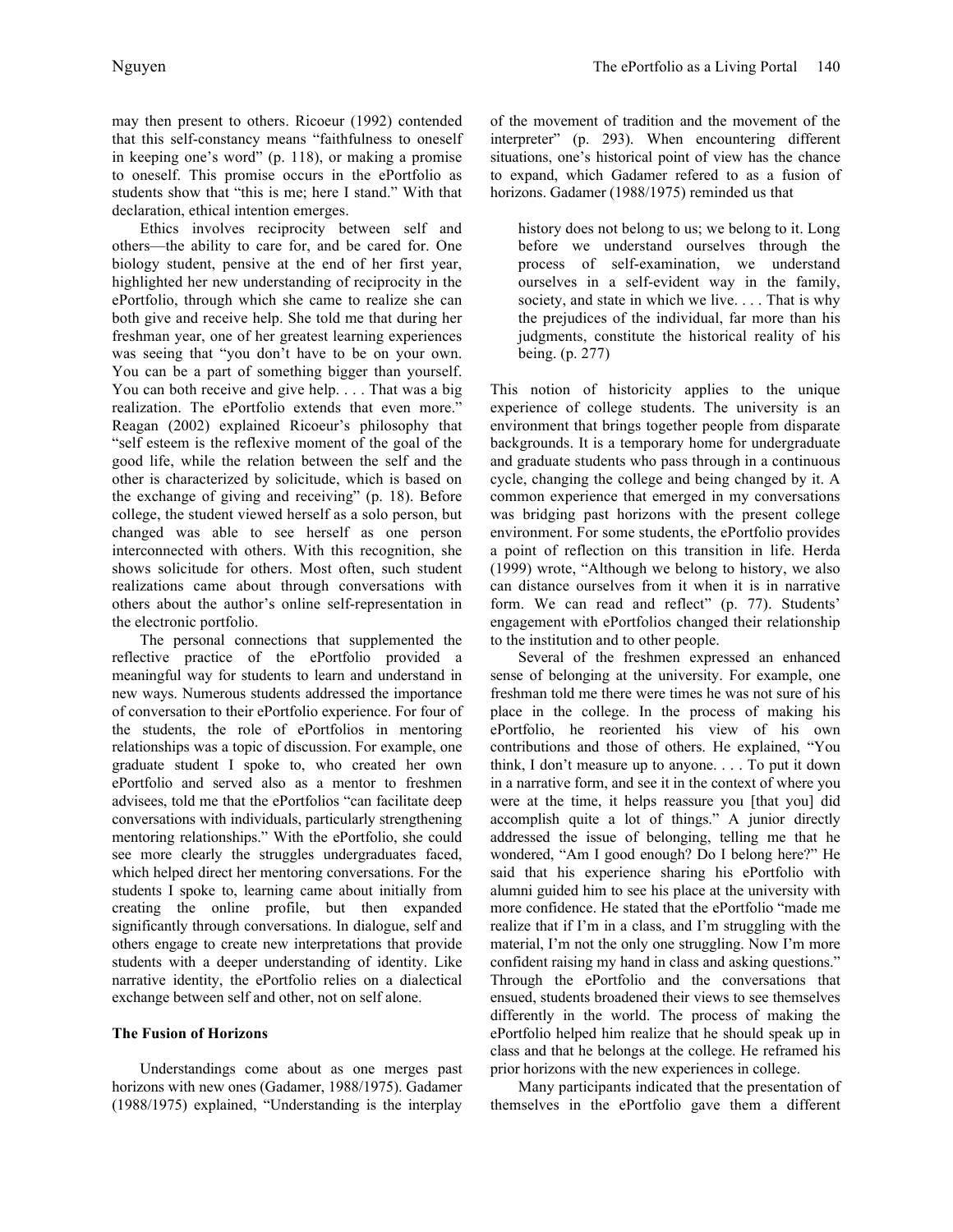perspective on self-assessment. Through a robust online image in the electronic portfolio, one is represented in an in-depth way. Several students addressed a shift from their prior views of evaluation as grades to a new interpretation of assessment as living authentically, or what Ricoeur (1992) refered to as ethical aim. The very nature of the ePortfolio is to construct an image of oneself online with examples of coursework and reflections of experiences. In my conversations with research participants, the fundamental quality of putting one's narrative online gave students new perspectives on how they assessed themselves. A junior mechanical engineering major, for instance, observed that engaging in things she cared about was more important than the final grades in her classes. She explained this to me in connection with the ePortfolio:

The reflection aspect I think is very important. I'm not necessarily the best student all the time. . . . Reflecting made me feel okay that maybe I'm not getting as good of grades as my friends, but I love what I'm doing, and that's enough.

This student realized that her focus was on learning rather than grades.

A junior's notion of self-evaluation expanded to incorporate pursing his interests, putting forth his best efforts, and applying himself to doing good work in the world. He explained further that

Just expressing my profile, my bio in words, expressing it in this public forum, it's a reminder to me about why I'm here. Why I am doing this. It's not just to get an A in a class or to get in touch with people. It's doing something with my degree. I shouldn't be defined by my grades here. I should be defined by what my experience leads me to end up doing in the future.

Through the ePortfolio, he experienced a different kind of self-assessment that deemphasized grades and focused on learning. Assessment shifted to an ontological, internal guide to living authentically. By remaining open to the ePortfolio as a text and cornerstone of conversation, students expanded their personal view of assessment.

# **Mimesis**

The ePortfolio allows for a configuration of life. It is a place to make sense of disparate elements of one's educational or personal experiences. This process lends itself to reflecting on the past and imagining the future. Ricoeur's (1984) theory of mimesis provides a context for analyzing how past, present, and future are emplotted for meaning. Ricoeur (1984) referred to the stages of mimesis as the mediation of time and narrative. Kearney (2002) further explained that mimesis "involves a circular movement from action to text and back again—passing from prefigured experience through narrative recounting back to a refigured life-world" (p. 133). The majority of my conversation participants viewed their past in new ways and expanded on the imagined future through the activity of creating an ePortfolio. These students configured their stories differently, creating new possibilities for future actions. One of the themes that emerged was the achievement of an examined life which was constructed in terms of past experiences and future possibilities. This continuity brought discordance in life to concordance in narrative, as represented in the ePortfolio itself.

Many students expressed how the ePortfolio served as a medium to tell the tale of their academic life, including the mimetic aspect of connecting past, present, and future. The freshman engineering major, who created the ePortfolio for an expanded advising program, shared that in the ePortfolio, "you can reflect on who you are, where you've been, who you want to be. Shaping that path." Another freshman, explaining that the ePortfolio made her stop and reflect, said that it served "to think about what you learned and what you did and what it meant." She explained the new insights expanded her self-understanding, which she could use to express herself more clearly in professional interviews. The ePortfolio was a place for examining the past, leading to new recognitions about the self.

Throughout the conversations, students noted an awareness of their qualities and experiences that they had not noticed before. Six of the eight students shared how they looked back at disparate parts of their life and recognized cohesion in their story. The reinterpretation of their past often led to a different action, such as new academic or personal pursuits. Several students explained how separate parts of their life became coherent as they constructed the ePortfolio. For example, one student said the ePortfolio "allowed me to verbalize this idea of myself as a mentor." Before the ePortfolio, she did not view personal qualities about herself as unique to her. Themes in her life that were previously latent came to the forefront. I asked her to tell me what it was like to discover this quality about herself. She replied:

I never really thought of it as me giving help. I've always seen it as the activity that I do. The ePortfolio got me to think about it as something that is a really big part of my life, because before I wouldn't think it is volunteer work. I assumed people do that in general. It's actually a really big part of who I am. It defines my interests and the things I like to do. The ePortfolio got me to realize that it's a big defining part of my life.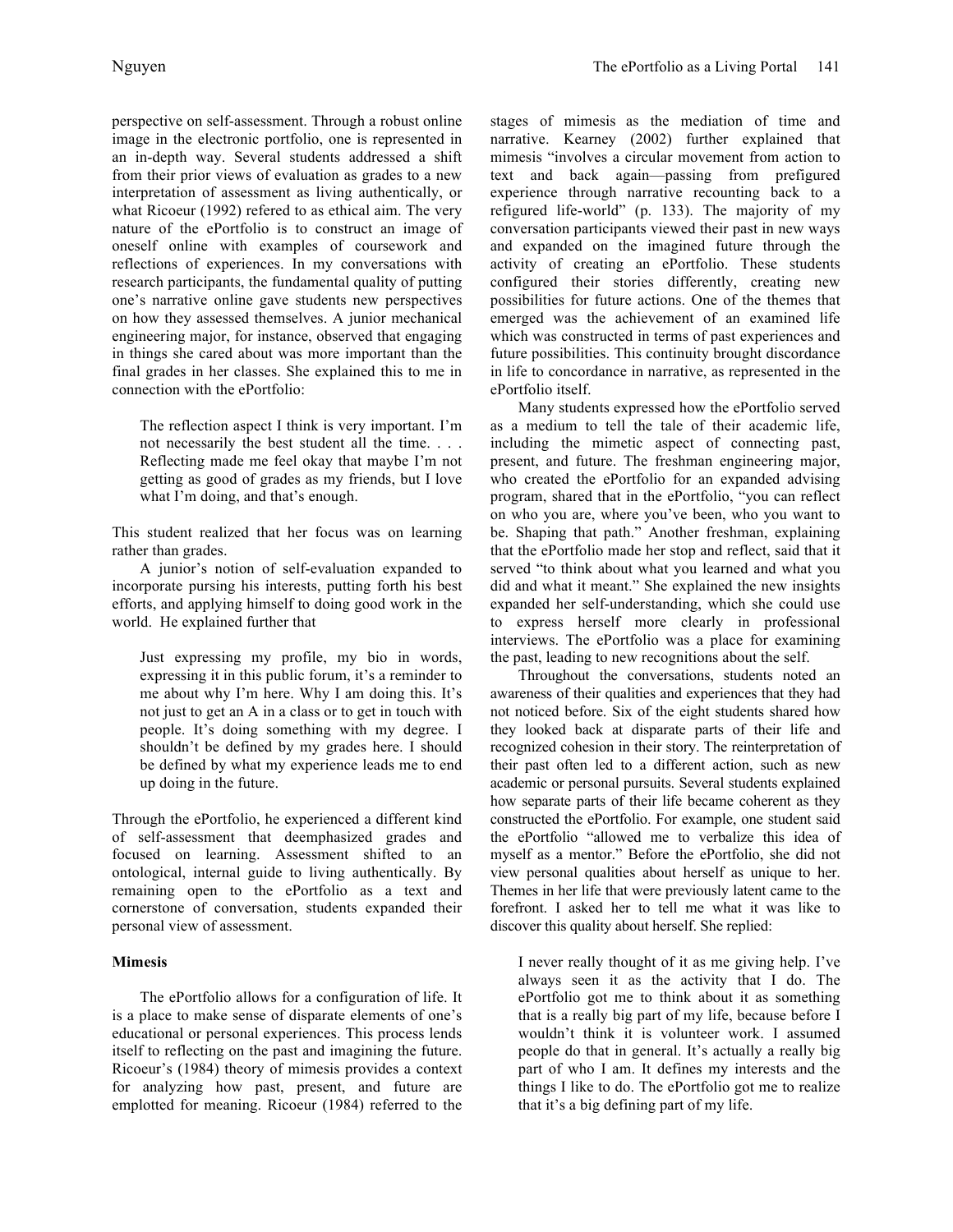Her inclination to guide others was second nature to this student, but it was when she designed the ePortfolio that she started to see mentoring as a quality that was a distinct part of her identity.

Another student explained that she never saw how her diverse interests were connected until she crafted her profile. Discussing her ePortfolio with an advisor led her to a "mind-blowing moment" when the advisor observed that a theme of intellectual curiosity pervaded her experiences. She recounted this experience during our conversation:

She said I really see a theme of intellectual curiosity here that is clearly carrying through a lot of different things. That is something I'd never thought about before. I was writing about it, but I never thought about it as an aspect of me. I had never thought that about me, as one of my strengths being a person who is very intellectually curious. The more I looked back, the more I realized that [this theme] popped up there, and there, and there. It was nice to have a place to put this stuff down and have someone else read it and show me this is clearly a big theme in your life.

The student commented further that once she had realized the themes in her life, she could talk about herself more easily with others. She observed the mimetic quality of ePortfolios, noting that it "got me thinking about my past and my future and where I am now." Through conversations about the content of her ePortfolio, she brought coherence to her diverse interests with the theme of intellectual curiosity.

In addition to making sense of the past, students also discussed how they viewed their future. Imagining a desired future creates the possibility for inhabiting an ideal world. Kearney (2002) explained this central concept of mimesis: "Our exposure to the new possibilities of being refigures our everyday being-inthe-world. So that when we return from the story-world to the real world, our sensibility is enriched and amplified in important respects" (p. 133). When the future is envisioned through narrative, real-world action in the present is altered in pursuit of the vision.

The student narratives integrate mimesis into how they remember their past and connect it to a desired future. This process is cyclical, as in the present they constantly reflect upon past experiences and future dreams. Ricoeur (1988) wrote that there is an "endless rectification of a previous narrative by a subsequent one, and from the chain of refigurations that results from this" (p. 248). By contemplating their histories and hopes, documenting them in the ePortfolio, and talking with others, the students' forthcoming path became clearer as their personal notions of authentic living expand. As one student summarized, "I have

learned that when I have reflected, and once I think about things I've done and experiences that I've had, I'm much clearer about where I want to go." For most students, imaging the future was a continuous cycle of interpretation about their lives.

Many students looked to a future beyond the university to consider how they themselves and others might live well in the world. As some students noted, the ePortfolio has the potential to provide a muchneeded space for them to reflect on their own life stories. One student addressed this point directly in her reflection, showing how she took the time to consider her goals in terms of an ethical aim. She maintained:

When I was doing this for the ePortfolio, I thought it sounded nice, but I realized this is actually true. I'm not just doing this assignment. I'm actually thinking about what my goals are here. I guess everyone wants to be happy. What would make me happy would be to have a fulfilling life. To have a career where I can help other people. Where I can make a name of myself as well. And be at peace with the world. Have a fulfilling life. To get up every day and say I'm living the life I want to be living. I'm the person I want to be. There's always room for improvement. I might get up and say, "I'm not there yet." That could go on forever. Being in the process of improving yourself every day. Talking those small steps to being a better person in every aspect of life. It's a big goal. It's the final goal.

This student and others expressed a narrative that reflected Ricoeur's (1992) notion of the good life. The reflective and interactive process of the ePortfolio often leads to an awareness of ethical living. This came across in many student conversations that addressed envisioning a future that related to one's authentic self.

As Kearney (2002) explained, "The recounted life pries open perspectives inaccessible to ordinary perception. It marks a poetic extrapolation of possible worlds that supplement and refashion our referential relations to the life-world existing prior to the act of recounting" (p. 132). In other words, a life examined through narrative leads to new ways of acting in the present. This self-understanding comes about as the students take the time to reflect and articulate new meanings as part of the ePortfolio process.

Through narrative identity, fusion of horizons, and mimesis, an ontological view of the ePortfolio as a medium for learning about self in the world emerges. The ePortfolio provides a means for sharing one's identity with others, which is complemented by meaningful conversation. Many participants experienced new understandings about their lives, including an expanded view of self-assessment. With the ePortfolio, a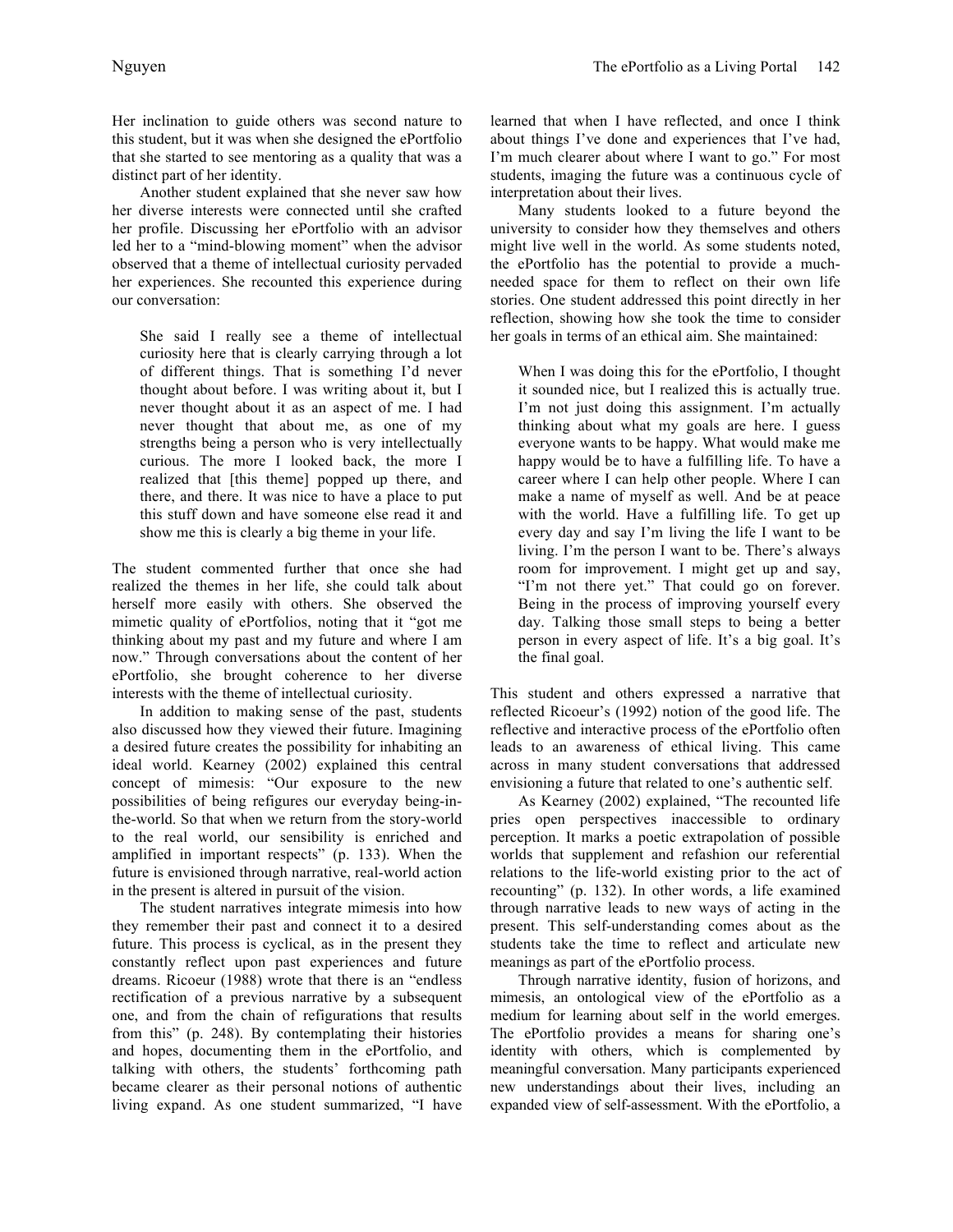creative potential exists for students to refigure their narratives and imagine their lives differently.

#### **Discussion**

The findings and implications from my research emerged through a literature review, conversations with participants, and data analysis. Table 1 demonstrates the findings and implications by research category, with examples from student conversations. By analyzing the data through critical hermeneutic theory, I extend this narrative to create a text that may open up new opportunities for educators utilizing ePortfolios. Herda (1999) contended, "The fusion of horizons is the aim of hermeneutic research, which opens possibilities for our new understandings with concomitant actions" (p. 109). The implications may guide faculty, academic advisors, and student affairs staff in implementing ePortfolio programs and engaging with students about their ePortfolios.

#### **Narrative Identity**

Narrative identity is integral for analyzing ePortfolios in a critical hermeneutic tradition. Herda (2010) explained Ricoeur's concept of narrative identity as "an identity that sustains both a tension and harmony in each of our selves and in relation to each other" (p. 141). The stories that we tell reflect our sameness and also changes in our identities and relationships. I asked students to tell me about the experience of presenting their story to others through the ePortfolio, which led to my first finding.

**Finding 1: The ePortfolio serves as a living portal, whereby identity is shared with others and reimagined in narrative and conversation.** Through both conversation and text, the ePortfolio becomes a living portal. This concept extends Carey's (2007) notion of a *living text*, which is based on Herda's (1999) critical hermeneutic participatory research. The ePortfolio serves as a living text, whereby the student and the viewer continually reimagine it for new meaning. This concept of text is a broad one that incorporates all of the reflections, learning artifacts, images, and personal and academic information that is contained in a student's ePortfolio. The online text lives through conversation: "This living text is open to appropriation because it continues to evolve and change as the text moves from the interpretation of one moment to setting the venue of continued conversation

| Research                                                                                                                                                                                                                 | Conversation                                                                                                                                                                       |                                                                                                                                                       |                                                                                                       |
|--------------------------------------------------------------------------------------------------------------------------------------------------------------------------------------------------------------------------|------------------------------------------------------------------------------------------------------------------------------------------------------------------------------------|-------------------------------------------------------------------------------------------------------------------------------------------------------|-------------------------------------------------------------------------------------------------------|
| Categories                                                                                                                                                                                                               | Excerpts                                                                                                                                                                           | Findings                                                                                                                                              | Implications                                                                                          |
| Narrative Identity:<br>"It is the identity of the<br>story that makes the<br>identity of the character"<br>(Ricoeur, 1992, p. 148).                                                                                      | "The process of presenting<br>myself to other people,<br>that's what the ePortfolio is<br>really about. It's allowed me<br>to reflect on who I am, and<br>my relationship to other | The ePortfolio serves as a<br>"living portal" whereby<br>identity is shared with<br>others and reimagined in<br>text, narrative, and<br>conversation. | Integrate narrative and<br>conversation into<br>ePortfolio programs.                                  |
| Fusion of Horizons:<br>"To acquire a horizon<br>means that one learns to<br>look beyond what is close<br>at hand $-$ not in order to<br>look away from it, but to<br>see it better within a larger<br>whole and in truer | people."<br>"Reflecting made me feel<br>okay that maybe I'm not<br>getting as good grades as<br>my friends, but I love what<br>I'm doing, and that's<br>enough."                   | ePortfolios encourage new<br>understandings of past<br>traditions and current<br>experiences, which<br>enhances belonging and<br>enriches assessment. | Utilize ePortfolios for new<br>understandings of self and<br>others, and for narrative<br>assessment. |
| proportion." (Gadamer,<br>1988, p. 272)<br>Mimesis:<br>"We [follow] the destiny<br>of a prefigured time that<br>becomes a refigured time<br>through the mediation of a<br>configured time" (Ricoeur,<br>1984, p. 54).    | "It reminds me of who I<br>used to be and it also<br>reminds me who I want to<br>be."                                                                                              | Students reconfigured their<br>past in the ePortfolio, and<br>integrated their imagined<br>future through an ongoing<br>process.                      | Encourage reflections of<br>past, present, and future in<br>ePortfolio programs.                      |

Table 1 *Data, Findings and Implications by Research Category*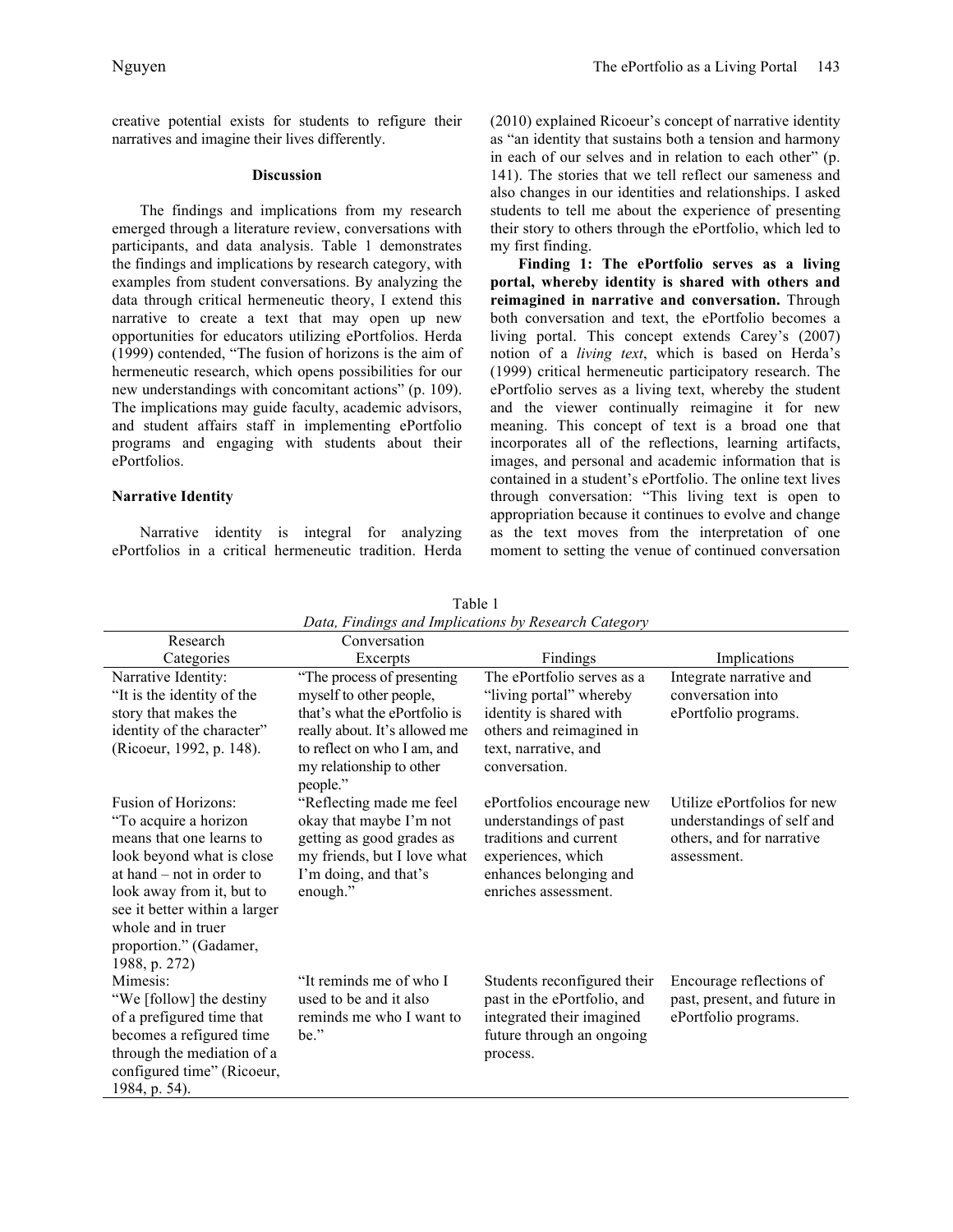of the next" (Carey, 2007, p. 28). Each time the ePortfolio serves as a medium, or portal, for new ways of seeing self and other. This experience expands through conversation, where the topic at hand is the student content in the ePortfolio.

Beyond the notion of a living text, I found that the ePortfolio functioned as a *living portal* (see Figure 1). "Living" refers to a dynamic representation that is continually reinterpreted by both the student and the viewer. "Portal" captures the idea of the ePortfolio as a medium for understanding, as opposed to a technological tool. The ePortfolio as a living portal was most meaningful to students when coupled with conversation.

ePortfolios encourage students to put a narrative of themselves online for others. In some cases, these are personal portrayals of life, including obstacles, while at other times students highlight their achievements. The reasons vary, but in any case the students present personal narratives online in a shareable format. Students showed an honest view of themselves that was rarely displayed in other venues. As a freshman mechanical engineering major explained, "I put my heart into it.  $\ldots$  It gives another view into my life and

priorities." By establishing an authentic version of their personal narrative, these students expressed a greater sense of ethical living. For example, the first year biology student shared in her ePortfolio that "I've come here to further develop my knowledge, establish lifelong bonds, realize my career plans, attain wisdom, and achieve these factors of life to become a better me."

The students who spoke of ePortfolios in the most powerful way described them as meaningful expressions of self when coupled with deep conversations. Crafting the ePortfolio encourages reflection. Presenting it to others and discussing the content leads to a reconfiguration of one's narrative. This finding about the ePortfolio as a living portal for sharing identity with others suggests the following implications for practice.

**Implication 1: Integrate narrative and conversation into ePortfolio programs.** There are a variety of uses for ePortfolios, but the experience that resonated the most with my research participants incorporated a personal narrative and conversation with another. Conversations are integral to the meaning of an ePortfolio experience. This implies that practitioners utilize the ePortfolio not as a static text, but as a living



*Note*. The ePortfolio serves as a living portal, whereby the ePortfolio is continually reinterpreted by the student and viewer through text and conversation. Adapted from Nguyen (2013).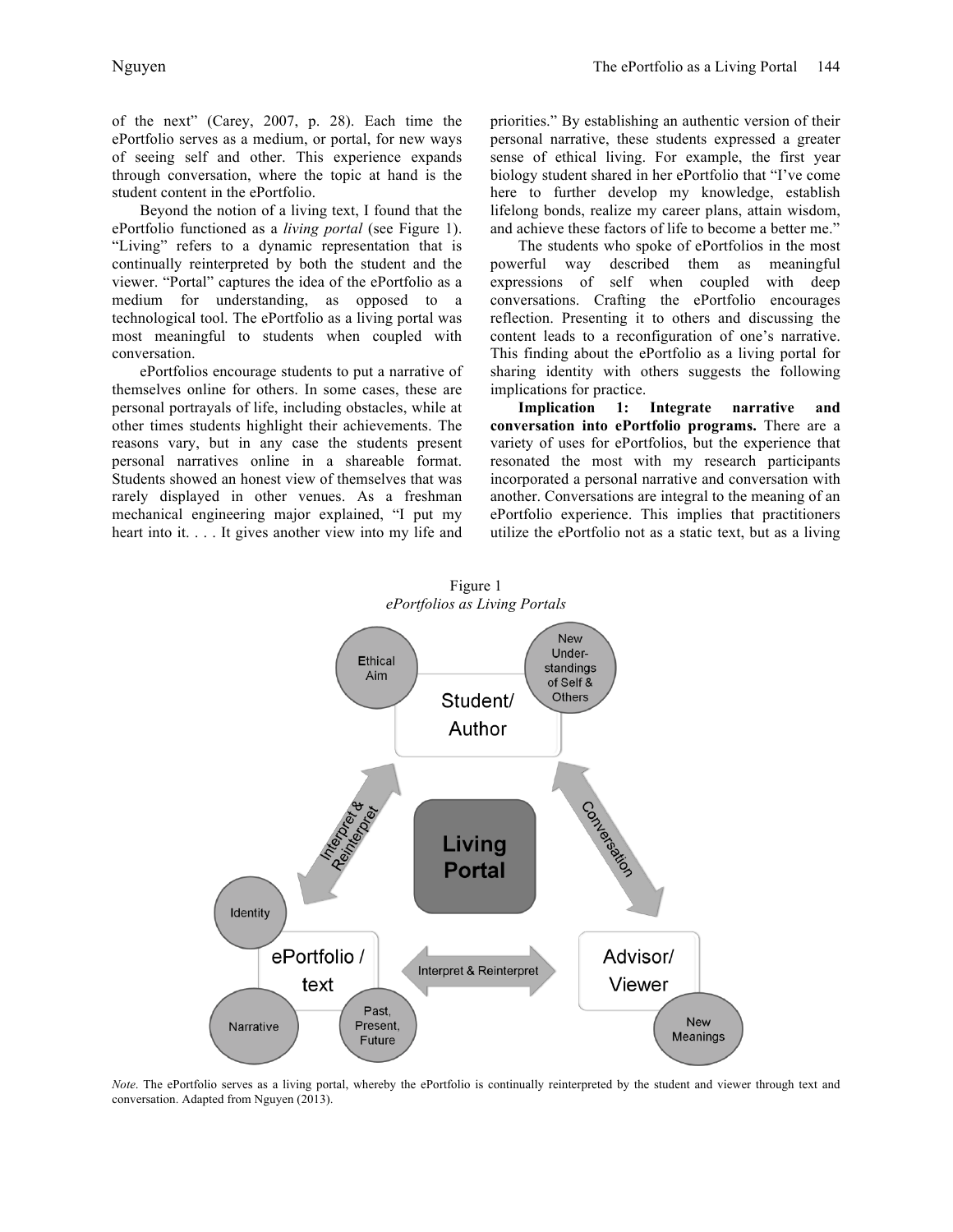portal. As ePortfolio programs are created, student narrative and conversation with others ought to be cornerstones of the design.

# **New Understandings**

In the critical hermeneutic tradition, learning is conceptualized as a fusion of horizons. Linge (1977) explained Gadamer's theory that "understanding remains essentially a mediation or translation of past meaning into the present situation" (p. xii). In the context of an ePortfolio, this learning is often a new interpretation that arises through experience, text, and conversation. My questions to students addressed new understandings in the ePortfolio context. The stories they shared led to my second finding.

**Finding 2: ePortfolios encourage new understandings of past traditions and current experiences, which enhances belonging and enriches assessment.** New understandings come about when one encounters a situation that challenges personal prejudgments based on one's history. In college, this encounter begins with the transition from home to a university setting, and it continues as one engages with different experiences and people. The ePortfolio encouraged reflection on this process by allowing students to recognize that they had gained a new understanding of a previously held notion. This process, in turn, often led to a greater sense of belonging at the institution. Additionally, the robust expression of self in the ePortfolio provided new ways of self-assessment, as compared to traditional measures, in the college context.

Almost all of the students observed that in the ePortfolio, past interpretations were expanded in light of their present experiences. Many students experienced an enhanced sense of belonging at the university with the ePortfolio programs. For example, one junior described gaining confidence in class from talking to alumni mentors about the content of his ePortfolio. He said, "When I look at my reflections . . . it reminds me [of how] I used to get scared and intimidated. And how that conversation has actually transformed me to be this person who is not scared to go up to the professor." Students' relationships to the institution and people within it expanded with the new understandings about self that came about in the context of the ePortfolio. This deepens engagement with the college and may have further implications for students' sense of belonging and for retention.

Creating a text and talking to others gives students new ways to assess their education. Even though I never asked students about grades, many of them suggested that grades were less important than living authentically. One freshman spoke of a shift in attitude, from focusing solely on academics to being more

balanced in his relationships with people and his studies. A graduate student observed, "The electronic portfolio has given me this opportunity to look at me as a whole person." For most students, the ePortfolio served a narrative function for evaluation, allowing an interpretive, ontological approach to assessment. This finding leads to the following implication for practice.

**Implication 2: Utilize ePortfolios for new understandings and narrative assessment**. ePortfolios give students new ways to think about their educational lives based on prior understandings and new experiences. Electronic portfolio practices could incorporate student reflections on their prior views and new ways of understanding, or fusions of horizons, during college. Furthermore, viewing the ePortfolio as a text with narrative may provide an alternate assessment approach based on a student's own ethics. Presenting one's portfolio online can provide a different type of evaluation that shifts from grades to narrative and is guided by the learner's goals. It may allow students to assess their lives and learning beyond traditional measures, which may better prepare them for life after college.

# **Mimesis**

The framework of mimesis offers an approach to viewing a student's ePortfolio experience through a lens of past understandings, present experiences, and future hopes. Herda (2010) summarized the relationship of Ricoeur's mimesis to time: "in order for us to understand human existence we must use a composite framework of time, which is only possible in a narrative whose expression relies on imagination" (p. 138). Inhabiting new possibilities in life entails both reconfiguring the remembered world and imagining an ideal world. The ePortfolio creates a space for past reflections, present observations, and future imaginings. Examining life for a new awareness about self was a prevalent theme in this research. Research conversations included topics about how one viewed the past and future differently in the present through the online portfolio, which suggests the third implication of this study.

**Finding 3: Students reconfigured their past in the ePortfolio, and integrated their imagined future through an ongoing process.** The majority of research participants discovered qualities about themselves through the ePortfolio process that they had never realized before. College is a time when students discover new things about themselves and the world. Students who participated in this study overwhelmingly described insights about themselves through the experience of crafting an ePortfolio and engaging with others about its content. A freshman involved in the ePortfolio initiative stated, "It helped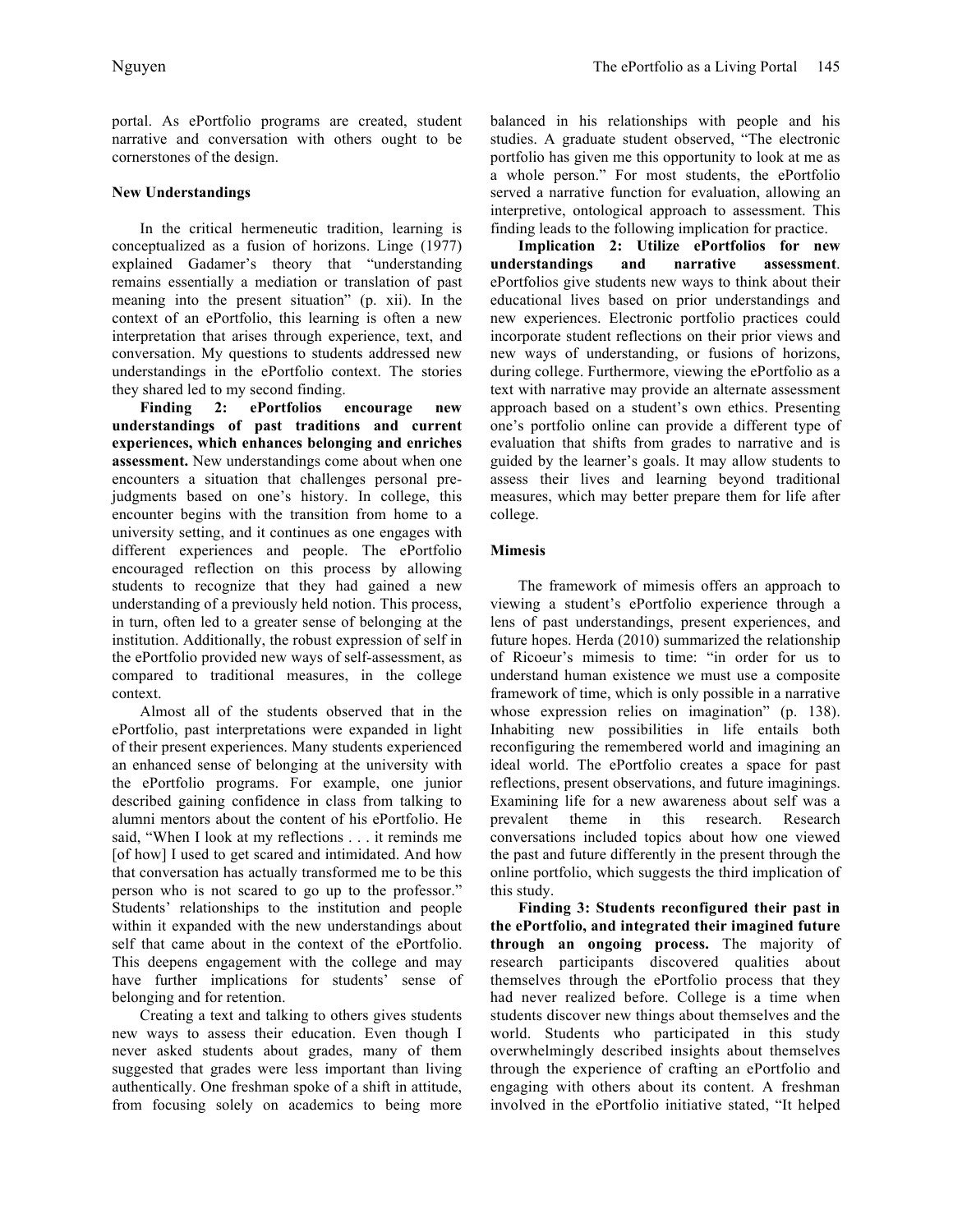me tie together how everything wove together, all of my experiences." A graduate student shared a similar sentiment that with the ePortfolio, she felt that "wow, it's so interesting how this connects to this." The ePortfolio provides a place to reflect on the qualities of students' past experiences and express them in new ways to others.

Fewer students directly integrated their future into their ePortfolio narrative. Refiguring the past often emerged more explicitly than expressing the future. Students engaged in a continual process of refiguring their hopes and goals to represent in their online portfolio. For example, one student observed, "My goals have been more vague than concrete. How to get there is even more vague. It's been evolving, and changing." The students were working towards a vision that was in the process of being shaped. A junior said that in the ePortfolio he was "finding a way to make connections between my classes and what I want to do in the future." For many students, representing the future was an ongoing process of discovery that started with the past and led to constructing an image of what was to come. These findings about refiguring the past and configuring the future in the present through the ePortfolio suggest the final implication.

**Implication 3: Encourage reflections of past, present, and future in ePortfolio programs.** As higher education faculty and staff utilize ePortfolios for student learning, it is important to incorporate the remembered world, present existence, and future hopes in the design. The past is a starting place for students' stories. Educators could encourage students to represent their present-day experiences alongside future hopes. Often, students do not have the time and space to consider their life and learning in the larger context of their personal journey. The ePortfolio may encourage the type of configuration of narrative described by Ricoeur's mimesis, whereby past, present, and future are mediated through narrative.

# **Suggestions for Future Research**

The place of ePortfolios in higher education is a growing reality on college campuses. This research provides an interpretive look at the experience of students crafting ePortfolios at one institution. Further research into a critical hermeneutic tradition will provide deeper understanding of some of the concepts that emerged in this research. The first suggestion is to explore the faculty or advisor's perspective on ePortfolios for identity and conversation. Educators may benefit from a deeper understanding of the faculty or staff's view of an ePortfolio in terms of viewing a student's identity, and the experiences of engaging in dialogue about the student's personal ePortfolio.

Second, ePortfolios should be investigated for belonging and assessment. Students in this research specifically addressed how they came to feel more connected with the college through participation in the ePortfolio program. This could be examined further to understand the implications for their sense of belonging and for retention. Additionally, narrative assessment practices, as designed by the student through the ePortfolio, could be studied as an alternative to widely used assessment methods, such as learning outcomes or grades. Assessment in a critical hermeneutic tradition offers a rich and complex approach to understanding a program's influence or a student's learning.

Finally, how students apply new understandings of their past and future should be researched. This study found that students articulated their unique qualities and histories differently after engaging with the ePortfolio. For future research, this observation can be taken a step further to explore how students translate these new understandings about self to actions in their lives. Research participants often mentioned that they articulated themselves in new ways to faculty, advisors, and employers. Investigating this topic further might provide student affairs professionals with a deeper understanding of how to better utilize ePortfolios in specific areas, such as academic advising or career planning.

#### **Conclusion**

As universities increasingly utilize ePortfolios, college students are asked more frequently than ever to create ePortfolios for academics, assessment, or advising. The purposes are as varied as the people and programs that employ ePortfolios. The online presentation is sometimes public to present an overview of one's life, education, and professional goals. Others, shared selectively with trusted advisors, and recount learning experiences, challenges, and personal dreams. In this study, analysis shifted from prior epistemological methods based on linear processes to an ontological approach based on ways of being. Kearney (2002) contended, "Every human existence is a life in search of a narrative" (p. 129). The ePortfolio provided a space for many students to reflect upon their identity and create an online representation of their narrative. The emerging insights about self occur in relation to, and through conversation, with others. Herda (1999) observed, "The interpretation of the text is complete when the reading of it releases an event in our lives whereby we understand each other anew" (p. 128). A critical hermeneutic approach may provide new opportunities for understanding and action in higher education, where the ePortfolio serves as a living portal to create narratives and examine lives.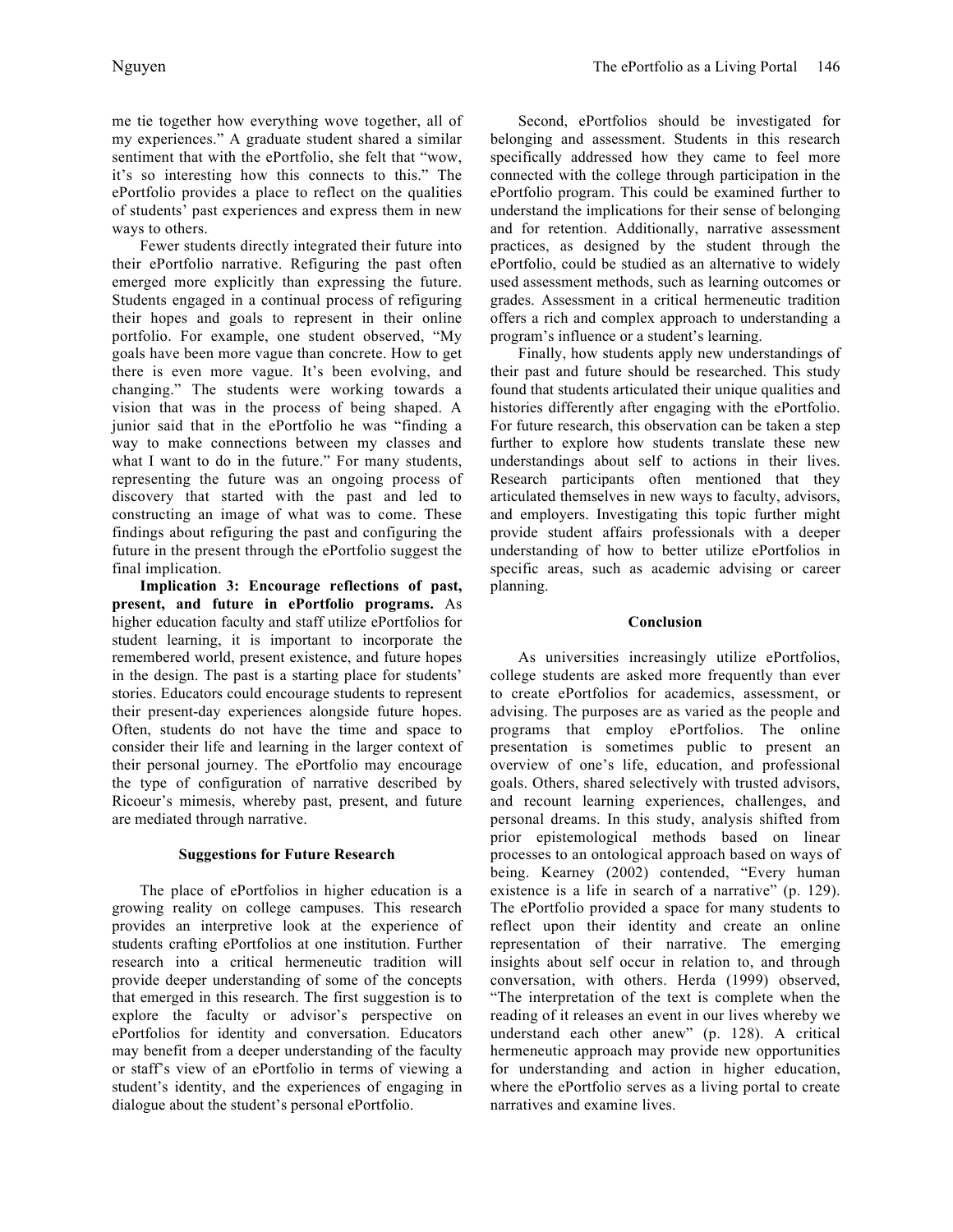# **References**

- Association of American Colleges and Universities (AAC&U). (2011). *The LEAP vision for learning outcomes, practices, impact, and employers' views.*  Washington, DC: Association of American Colleges and Universities.
- Barrett, H. (2011). *REAL ePortfolio academy for K-12 teachers*. Retrieved from http://electronicportfolios.com/academy/index.html
- Baxter Magolda, M. (2004). Self authorship as the common goal of  $21<sup>st</sup>$  century education. In M. Baxter Magolda & P. King (Eds.), *Learning partnerships: Theory and models of practice to educate for self-authorship* (pp. 1-36). Sterling, VA: Stylus.
- Boes, L., Baxter Magolda, B. M., & Buckley, L. (2010). Foundational assumptions and constructive-developmental theory: Self-authorship narratives. In M. B. Baxter Magolda, E. Creamer, & P. Meszaros (Eds.), *Development and assessment of self-authorship* (pp. 3-24). Sterling, VA: Stylus.
- Carey, K. (2007). Emerging from isolation: Slovenia in isolation. *Applied Anthropologist, 27*(1), 22-30.
- Cambridge, D. (2009). Two faces of integrative learning online. In D. Cambridge, B. Cambridge, & K. Yancey (Eds.), *Electronic portfolios 2.0* (pp. 41- 49). Sterling, VA: Stylus.
- Cambridge, D. (2010). *ePortfolios for lifelong learning and assessment*. San Francisco, CA: Jossey-Bass.
- Eynon, B. (2009). Making connections: The LaGuardia ePortfolio. In D. Cambridge, B. Cambridge, & K. Yancey (Eds.), *Electronic portfolios 2.0* (pp. 59- 68). Sterling, VA: Stylus.
- Gadamer, H. (1988). *Truth and method* (J. Weinsheimer & D. Marshall, Trans.). New York, NY: Crossroad. (Original work published 1975)
- Geertz, C. (1973). *The interpretation of cultures.* New York, NY: Basic Books.
- Green, K. (2010). *The 2010 campus computing survey.* Encino, CA: Campus Computing Project. Retrieved from http://www.campuscomputing.net/sites/www.campusc omputing.net/files/Green-CampusComputing2010.pdf
- Herda, E. (1999). *Research conversations and narrative: A critical hermeneutic orientation in participatory inquiry*. Westport, CT: Praeger.
- Herda, E. (2010). Narrative matters among the Mlabri: Interpretive anthropology in international development. In B. Treanor & H. Venema (Eds.), *A passion for the possible: Thinking with Paul Ricoeur* (pp. 129-146). New York, NY: Fordham University Press.
- Jafari, A., & Kaufman, C. (Eds.). (2006). *Handbook of research on ePortfolios.* Hershey, PA: Idea Group.
- Kearney, R. (2002). *On stories.* New York, NY: Routledge.
- Linge, D. (1977). Editor's introduction. In H. D. Gadamer (Author) & D. Linge (Ed. & Trans.), *Philosophical hermeneutics* (pp. xi-lviii). Berkeley, CA: University of California Press.
- Lowenthal, P., White, J., & Cooley, K. (2011). Remake/remodel: Using ePortfolios and a system of gates to improve student assessment and program evaluation. *International Journal of ePortfolio, 1*(1), 61-70. Retrieved from http://www.theijep.com/pdf/IJEP37.pdf
- Nguyen, C. (2013). *Electronic portfolios as living portals: A narrative inquiry into college student learning, identity, and assessment* (Doctoral dissertation). Retrieved from University of San Francisco Scholarship Repository. (Order No. 3557954)
- Peet, M., Lonn, S., Gurin, P., Boyer, K., Matney, M., Marra, T., ... Daley, A. (2011). Fostering integrative knowledge through ePortfolios. *International Journal of ePortfolio, 1*(1), 11-31. Retrieved from http://www.theijep.com/pdf/IJEP39.pdf
- Penny Light, T., Chen, H., & Ittelson, J. (2012). *Documenting learning with ePortfolios: A guide for college instructors.* San Francisco, CA: Jossey-Bass.
- Reagan, C. (2002). Personal identity. In R. Cohen & J. Marsh (Eds.), *Ricoeur as another: The ethics of subjectivity* (pp. 3-32). New York, NY: State University of New York Press.
- Ricoeur, P. (1984). *Time and narrative* (Vol. 1, K. McLaughlin & D. Pellauer, Trans.). Chicago, IL: University of Chicago Press.
- Ricoeur, P. (1988). *Time and narrative* (Vol. 3, K. McLaughlin & D. Pellauer, Trans.). Chicago, IL: University of Chicago Press.
- Ricoeur, P. (1991). Life: A story in search of a narrator. In M. Valdes (Ed.), *A Ricoeur reader: Reflection and imagination.* Toronto, Canada: University of Toronto Press.
- Ricoeur, P. (1992). *Oneself as another* (K. Blamey, Trans.). Chicago, IL: University of Chicago Press.
- Ring, G., & Ramirez, B. (2012). Implementing ePortfolios for the assessment of general education competencies. *International Journal of ePortfolio, 2*(1), 87-95. Retrieved from http://www.theijep.com/pdf/IJEP62.pdf
- Sapir, E. (1949). *On language: An introduction to the study of speech.* New York, NY: Harcourt, Brace, and World. (Original work published 1921)
- Shada, A., Kelly, K., Cox, R., & Malkik, S. (2011). Growing a new culture of assessment: Planting ePortfolios in the metro academies program. *International Journal of ePortfolio, 1*(1) 71-83. Retrieved from http://www.theijep.com/pdf/IJEP35.pdf
- White, L. (1971). *The science of culture: A study of man and civilization.* New York, NY: Farrar, Straus, and Giroux. (Original work published 1949)